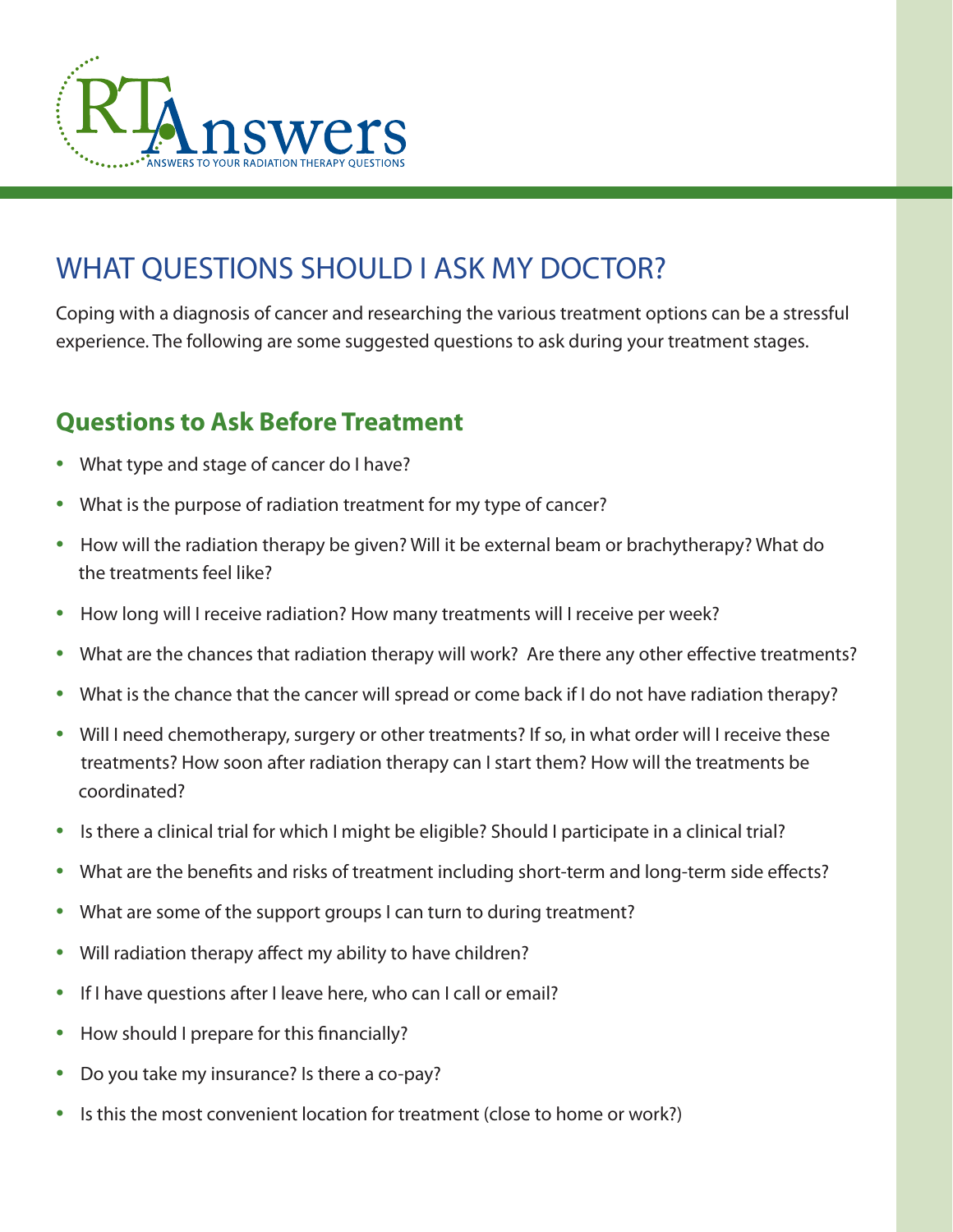

## **Questions to Ask During Treatment**

- Can I drive myself to and from the treatment facility? Where should I park?
- What side effects may occur from the radiation treatment and how are they managed?
- Do I need a special diet during or after my treatment?
- Will I be able to continue my normal activities?
- Can I smoke or drink alcohol?
- Is it safe to take vitamins or other supplements during treatment?
- How can I expect to feel during treatment and in the weeks following radiation therapy?

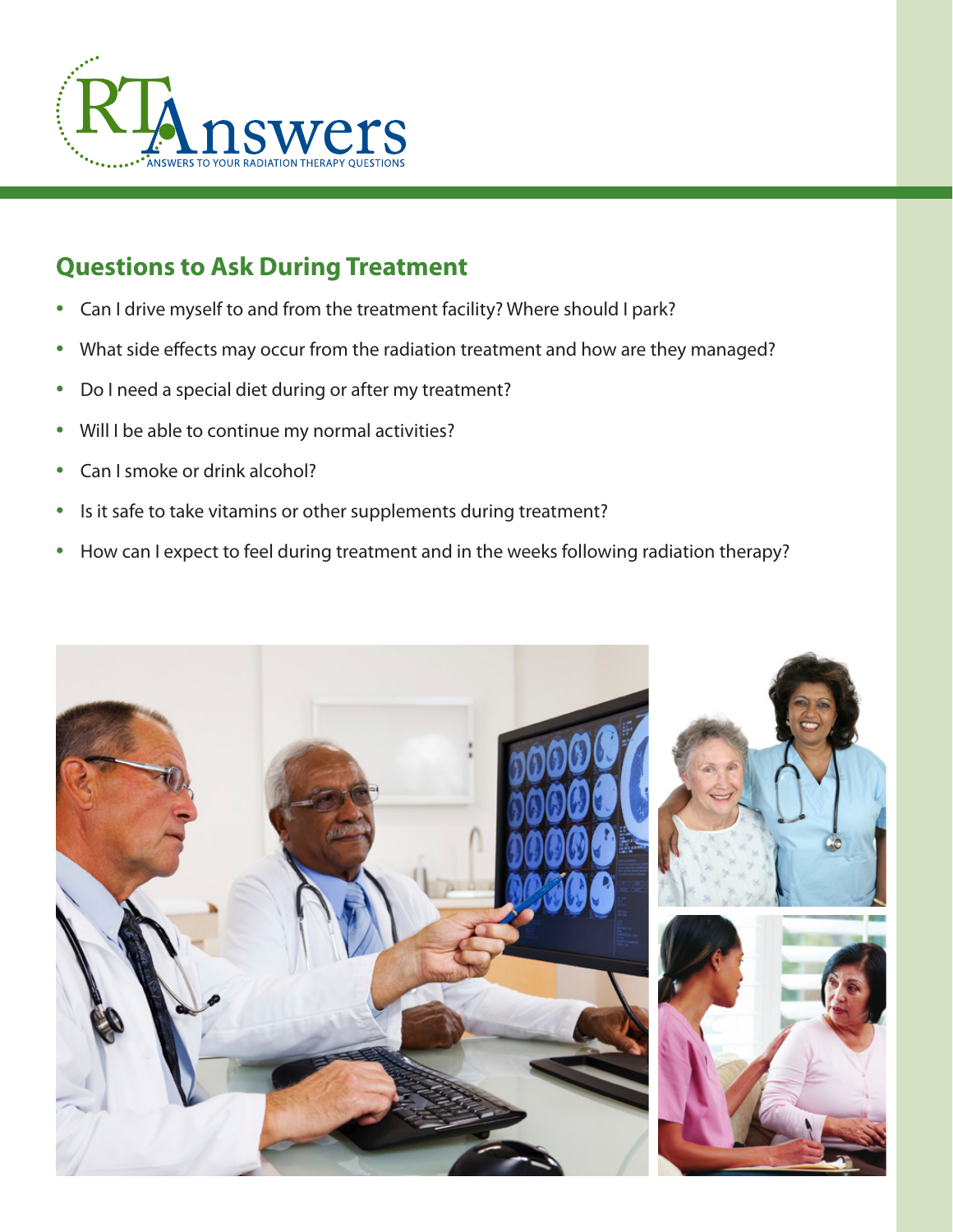

# **Questions to Ask After Treatment**

- What are reasons that I should call you after my treatment ends?
- How and when will I know if I am cured of cancer?
- What are the chances that the cancer will come back?
- How often do I need to return for checkups?
- What are the concerning long-term side effects? How can I monitor for these?
- How soon can I go back to my regular activities? Work? Sexual activity? Exercise?

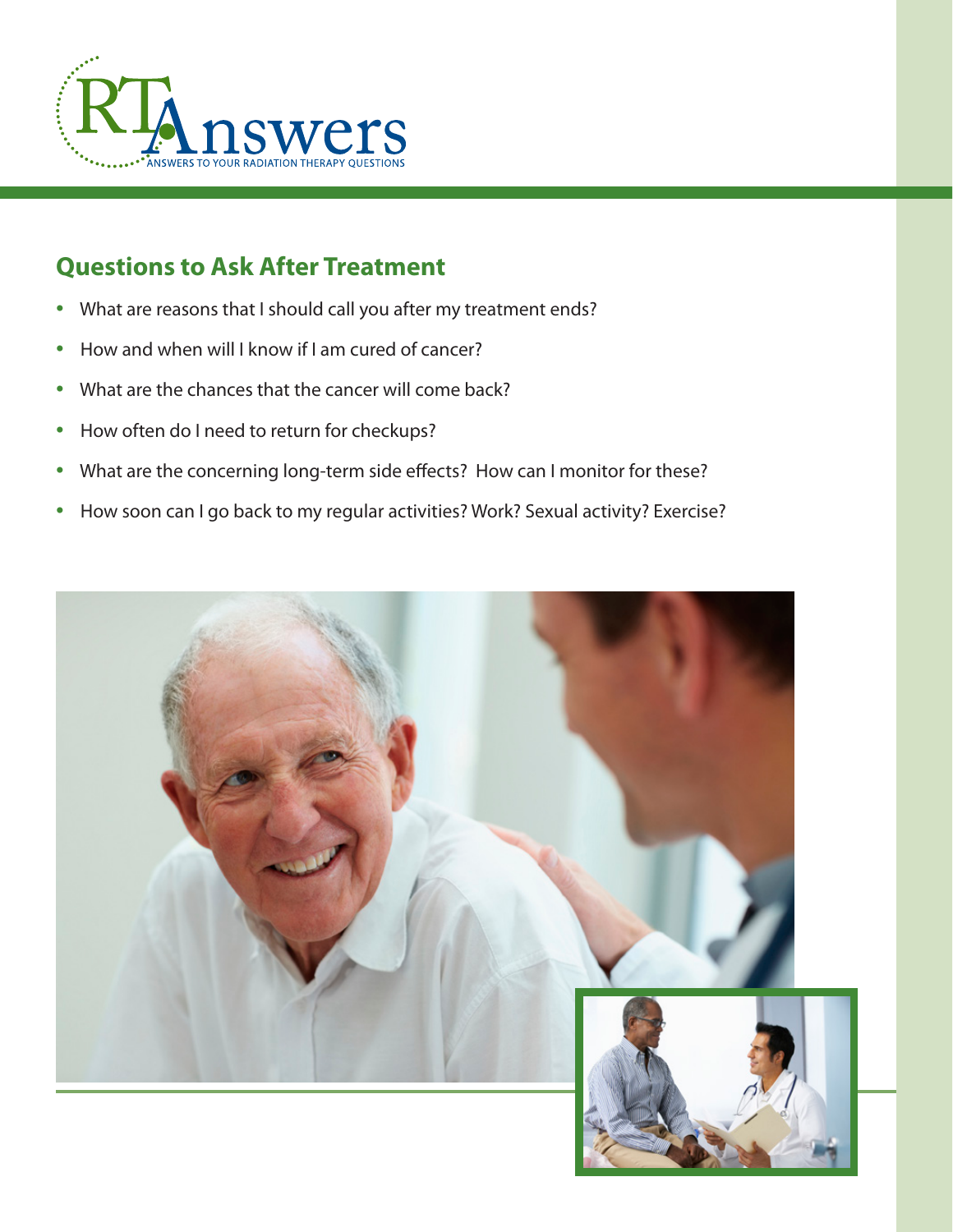

# **Questions to Ask About Radiation Safety**

Radiation is a safe, highly effective cancer treatment. However, because radiation is invisible and works inside your body, it can be hard to put your trust into a treatment you can't see, touch or smell.

Each radiation therapy treatment team has many safety checks to ensure that each treatment is given as planned. However, some patients and caregivers have very technical questions about radiation therapy. It is perfectly acceptable to have questions about how your radiation treatment works, how accurate the targeting is, side effects you may experience and the safety of the treatments.

For those interested in the technical aspects of radiation, here are some questions you may want to ask your radiation oncologist about the quality assurance at the clinic where you will be receiving therapy.

### **Training/Education Questions**

- Is my radiation oncologist certified by the American Board of Radiology (ABR)? When does his or her certification expire?
- What are the certifications and qualifications of the medical physicist?
- Do the doctor and physicist review each patient's plan? How often?
- Do the staff here participate in multidisciplinary tumor boards?
- Do all staff regularly participate in continuing medical education?
- Tell me about the staff training given before using new technologies.